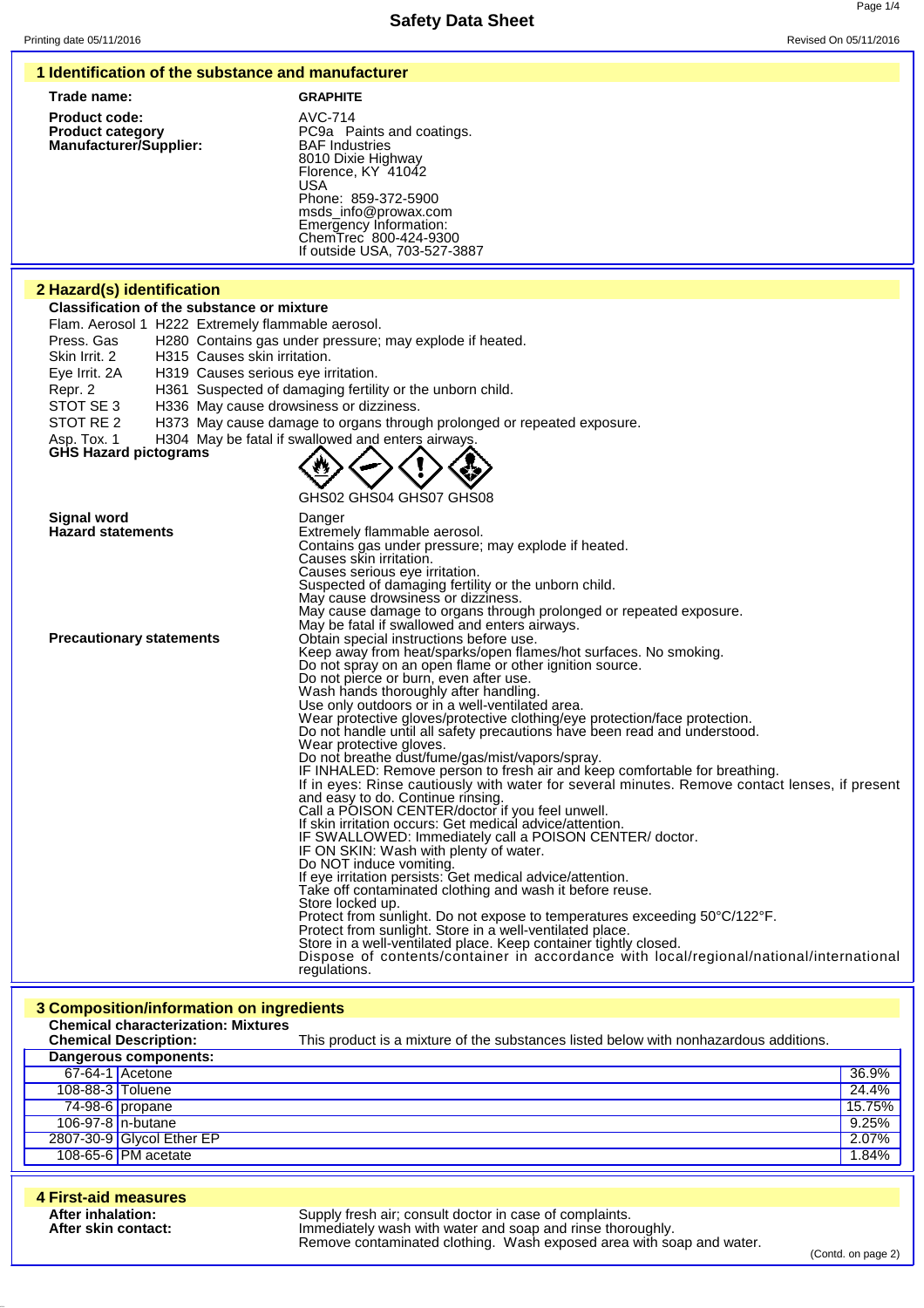| Printing date 05/11/2016                                  |                                     | Revised On 05/11/2016                                                                                                  |
|-----------------------------------------------------------|-------------------------------------|------------------------------------------------------------------------------------------------------------------------|
| Trade name: GRAPHITE                                      |                                     |                                                                                                                        |
|                                                           |                                     |                                                                                                                        |
| After eye contact:                                        |                                     | (Contd. of page 1)<br>Rinse opened eye for several minutes under running water. If symptoms persist, consult a         |
| After swallowing:                                         |                                     | doctor.<br>Rinse out mouth and then drink plenty of water.                                                             |
| Most important symptoms and                               |                                     | Rinse mouth with water. Do not induce vomiting.                                                                        |
| effects:                                                  |                                     | <b>Dizziness</b>                                                                                                       |
| Indication of any immediate medical<br>attention needed:  |                                     | No further relevant information available.                                                                             |
|                                                           |                                     |                                                                                                                        |
| <b>5 Fire-fighting measures</b>                           |                                     |                                                                                                                        |
| <b>Extinguishing agents:</b><br>Special hazards:          |                                     | CO2, extinguishing powder or water spray. Fight larger fires with water spray.<br>Can form explosive gas-air mixtures. |
| Protective equipment for                                  |                                     |                                                                                                                        |
| firefighters:                                             |                                     | A respiratory protective device may be necessary.                                                                      |
|                                                           |                                     |                                                                                                                        |
| 6 Accidental release measures                             |                                     |                                                                                                                        |
| Personal precautions, protective                          |                                     |                                                                                                                        |
| equipment and emergency                                   |                                     | Wear protective equipment. Keep unprotected persons away.                                                              |
| procedures:                                               |                                     | Use respiratory protective device against the effects of fumes/dust/aerosol.                                           |
| Methods and material for                                  |                                     |                                                                                                                        |
| containment and cleaning up:                              |                                     | Ensure adequate ventilation.                                                                                           |
|                                                           |                                     | Dispose contaminated material as waste according to section 13.                                                        |
|                                                           |                                     |                                                                                                                        |
| <b>7 Handling and storage</b>                             |                                     |                                                                                                                        |
| <b>Precautions for safe handling</b>                      |                                     | Use only in well ventilated areas.                                                                                     |
| <b>Storage requirements:</b>                              |                                     | Keep away from sources of heat and direct sunlight. Do not warehouse in subfreezing<br>conditions. Store locked up.    |
|                                                           |                                     |                                                                                                                        |
|                                                           |                                     |                                                                                                                        |
| 8 Exposure controls/personal protection                   |                                     |                                                                                                                        |
|                                                           |                                     | Components with limit values that require monitoring at the workplace:                                                 |
| 67-64-1 Acetone                                           |                                     |                                                                                                                        |
| <b>PEL (United States GHS)</b>                            |                                     | Long-term value: 2400 mg/m <sup>3</sup> , 1000 ppm<br>Long-term value: 590 mg/m <sup>3</sup> , 250 ppm                 |
| <b>REL (United States GHS)</b><br>TLV (United States GHS) |                                     | Short-term value: 1187 mg/m <sup>3</sup> , 500 ppm                                                                     |
|                                                           |                                     | Long-term value: 594 mg/m <sup>3</sup> , 250 ppm                                                                       |
|                                                           | BEI                                 |                                                                                                                        |
| 108-88-3 Toluene                                          |                                     |                                                                                                                        |
| <b>PEL (United States GHS)</b>                            |                                     | Long-term value: 200 ppm                                                                                               |
|                                                           |                                     | Ceiling limit value: 300; 500* ppm<br>*10-min peak per 8-hr shift                                                      |
| <b>REL (United States GHS)</b>                            |                                     | Short-term value: 560 mg/m <sup>3</sup> , 150 ppm                                                                      |
|                                                           |                                     | Long-term value: 375 mg/m <sup>3</sup> , 100 ppm                                                                       |
| TLV (United States GHS)                                   |                                     | Long-term value: 75 mg/m <sup>3</sup> , 20 ppm                                                                         |
|                                                           | BEI                                 |                                                                                                                        |
| 74-98-6 propane                                           |                                     |                                                                                                                        |
| <b>PEL (United States GHS)</b>                            |                                     | Long-term value: 1800 mg/m <sup>3</sup> , 1000 ppm                                                                     |
| <b>REL (United States GHS)</b><br>TLV (United States GHS) |                                     | Long-term value: 1800 mg/m <sup>3</sup> , 1000 ppm<br>refer to Appendix F inTLVs&BEIs book; NIC-EX                     |
| 106-97-8 n-butane                                         |                                     |                                                                                                                        |
| <b>REL (United States GHS)</b>                            |                                     | Long-term value: 1900 mg/m <sup>3</sup> , 800 ppm                                                                      |
| TLV (United States GHS)                                   |                                     | Short-term value: (2370) mg/m <sup>3</sup> , (1000) ppm                                                                |
|                                                           | NIC-EX                              |                                                                                                                        |
| 108-65-6 PM acetate                                       |                                     |                                                                                                                        |
| WEEL (United States GHS) Long-term value: 50 ppm          |                                     |                                                                                                                        |
| Ingredients with biological limit values:                 |                                     |                                                                                                                        |
| 67-64-1 Acetone                                           |                                     |                                                                                                                        |
| BEI (United States GHS) 50 mg/L                           |                                     |                                                                                                                        |
|                                                           | Medium: urine<br>Time: end of shift |                                                                                                                        |
|                                                           |                                     |                                                                                                                        |
|                                                           |                                     |                                                                                                                        |
|                                                           |                                     | Parameter: Acetone (nonspecific)<br>(Contd. on page 3)                                                                 |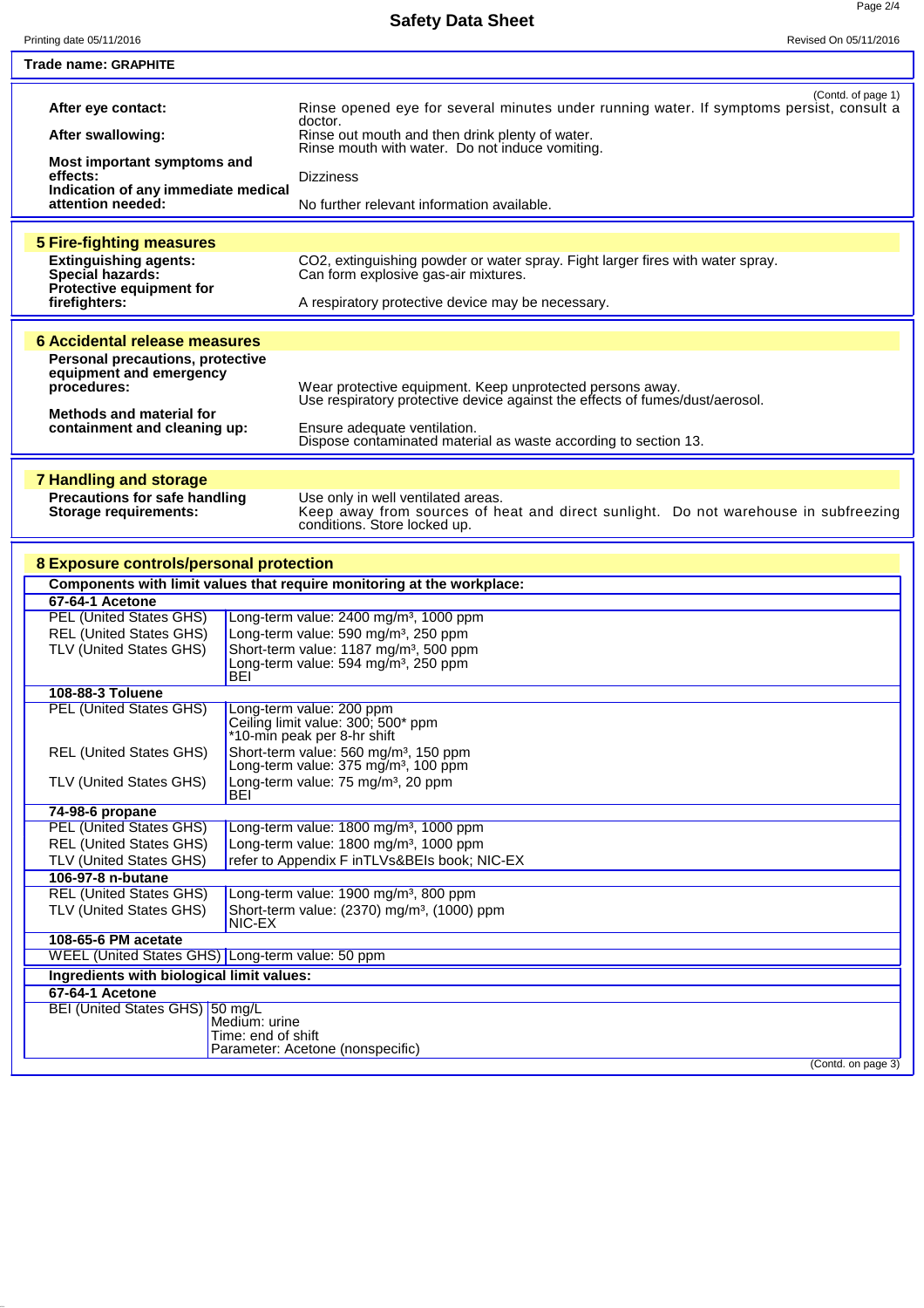# **Safety Data Sheet**

Page 3/4

### **Trade name: GRAPHITE**

|                                   | (Contd. of page 2)                                                                                                                                                                                                                                                                                               |
|-----------------------------------|------------------------------------------------------------------------------------------------------------------------------------------------------------------------------------------------------------------------------------------------------------------------------------------------------------------|
| 108-88-3 Toluene                  |                                                                                                                                                                                                                                                                                                                  |
| BEI (United States GHS) 0.02 mg/L | Medium: blood<br>Time: prior to last shift of workweek<br>Parameter: Toluene                                                                                                                                                                                                                                     |
|                                   | $0.03$ mg/L<br>Medium: urine<br>Time: end of shift<br>Parameter: Toluene                                                                                                                                                                                                                                         |
|                                   | 0.3 mg/g creatinine<br>Medium: urine<br>Time: end of shift<br>Parameter: o-Cresol with hydrolysis (background)                                                                                                                                                                                                   |
| <b>Hygienic protection:</b>       | Keep away from foodstuffs and animal feed. Wash hands after use.<br>Immediately remove all soiled and contaminated clothing.<br>Wash hands after use.<br>Avoid contact with the eyes and skin.<br>Do not eat or drink while working.                                                                             |
| <b>Breathing equipment:</b>       | A respirator is generally not necessary when using this product outdoors or in large open areas.<br>In cases where short and/or long term overexposure exists, a charcoal filter respirator should be<br>worn. If you suspect overexposure conditions exist, please consult an authority on chemical<br>hygeine. |
| Hand protection:                  | Nitrile gloves.<br>Protective gloves. The glove material must be impermeable and resistant to the substance.                                                                                                                                                                                                     |
| Eye protection:                   | Tightly sealed goggles                                                                                                                                                                                                                                                                                           |

#### **9 Physical and chemical properties**

| Appearance:<br>Odor:<br><b>Odor threshold:</b>                                                                                                     | Aerosol.<br>Aromatic<br>Not determined.                                                            |
|----------------------------------------------------------------------------------------------------------------------------------------------------|----------------------------------------------------------------------------------------------------|
| pH-value:                                                                                                                                          | Not determined.                                                                                    |
| <b>Melting point/Melting range</b>                                                                                                                 | Undetermined.                                                                                      |
| <b>Boiling point:</b>                                                                                                                              | -44 °C (-47 °F)                                                                                    |
| <b>Flash point:</b>                                                                                                                                | $-19 °C$ (-2 $°F$ )                                                                                |
| Flammability (solid, gas):                                                                                                                         | Extremely flammable.                                                                               |
| Decomposition temperature:                                                                                                                         | Not determined.                                                                                    |
| Auto igniting:                                                                                                                                     | Product is not self-igniting.                                                                      |
| Danger of explosion:                                                                                                                               | In use, may form flammable/explosive vapour-air mixture.                                           |
| <b>Lower Explosion Limit:</b>                                                                                                                      | 1.7 Vol %                                                                                          |
| <b>Upper Explosion Limit:</b>                                                                                                                      | 10.9 Vol %                                                                                         |
| Vapor pressure:<br><b>Relative Density:</b><br>Vapor density<br><b>Evaporation rate</b><br>Partition coefficient: n-octonal/water: Not determined. | Not determined.<br>Between 0.77 and 0.85 (Water equals 1.00)<br>Not determined.<br>Not applicable. |
| Solubility:                                                                                                                                        | Not determined.                                                                                    |
| <b>Viscosity:</b>                                                                                                                                  | Not determined.                                                                                    |
| <b>VOC content:</b>                                                                                                                                | 615.1 $g/l / 5.13$ lb/gl                                                                           |
| VOC content (less exempt solvents):                                                                                                                | 53.9%                                                                                              |
| <b>MIR Value:</b>                                                                                                                                  | 1.43                                                                                               |
| <b>Solids content:</b>                                                                                                                             | 9.3%                                                                                               |

# **10 Stability and reactivity**

| Stable at normal temperatures.                                                     |                               |
|------------------------------------------------------------------------------------|-------------------------------|
| Do not allow can to exceed 120 degrees Fahrenheit. Do not warehouse in subfreezing |                               |
| temperatures.                                                                      |                               |
| Not fully evaluated.                                                               |                               |
|                                                                                    |                               |
| No further relevant information available.                                         |                               |
| No dangerous decomposition products known.                                         |                               |
|                                                                                    | No dangerous reactions known. |

| <b>11 Toxicological information</b>                      |                                        |                                         |                                        |                    |
|----------------------------------------------------------|----------------------------------------|-----------------------------------------|----------------------------------------|--------------------|
| LD/LC50 values that are relevant for classification:     |                                        |                                         |                                        |                    |
| 106-97-8 n-butane                                        |                                        |                                         |                                        |                    |
|                                                          | Inhalative $LC50/4 h   658 mg/1 (rat)$ |                                         |                                        |                    |
| 108-65-6 PM acetate                                      |                                        |                                         |                                        |                    |
| Oral                                                     | LD50                                   | 8500 mg/kg (rat)                        |                                        |                    |
|                                                          |                                        | Inhalative   LC50/4 h   35.7 mg/l (rat) |                                        |                    |
| Information on toxicological effects: No data available. |                                        |                                         |                                        |                    |
| <b>Skin effects:</b><br>Eye effects:                     |                                        |                                         | Irritant to skin and mucous membranes. |                    |
|                                                          |                                        |                                         | Irritating effect.                     | (Contd. on page 4) |